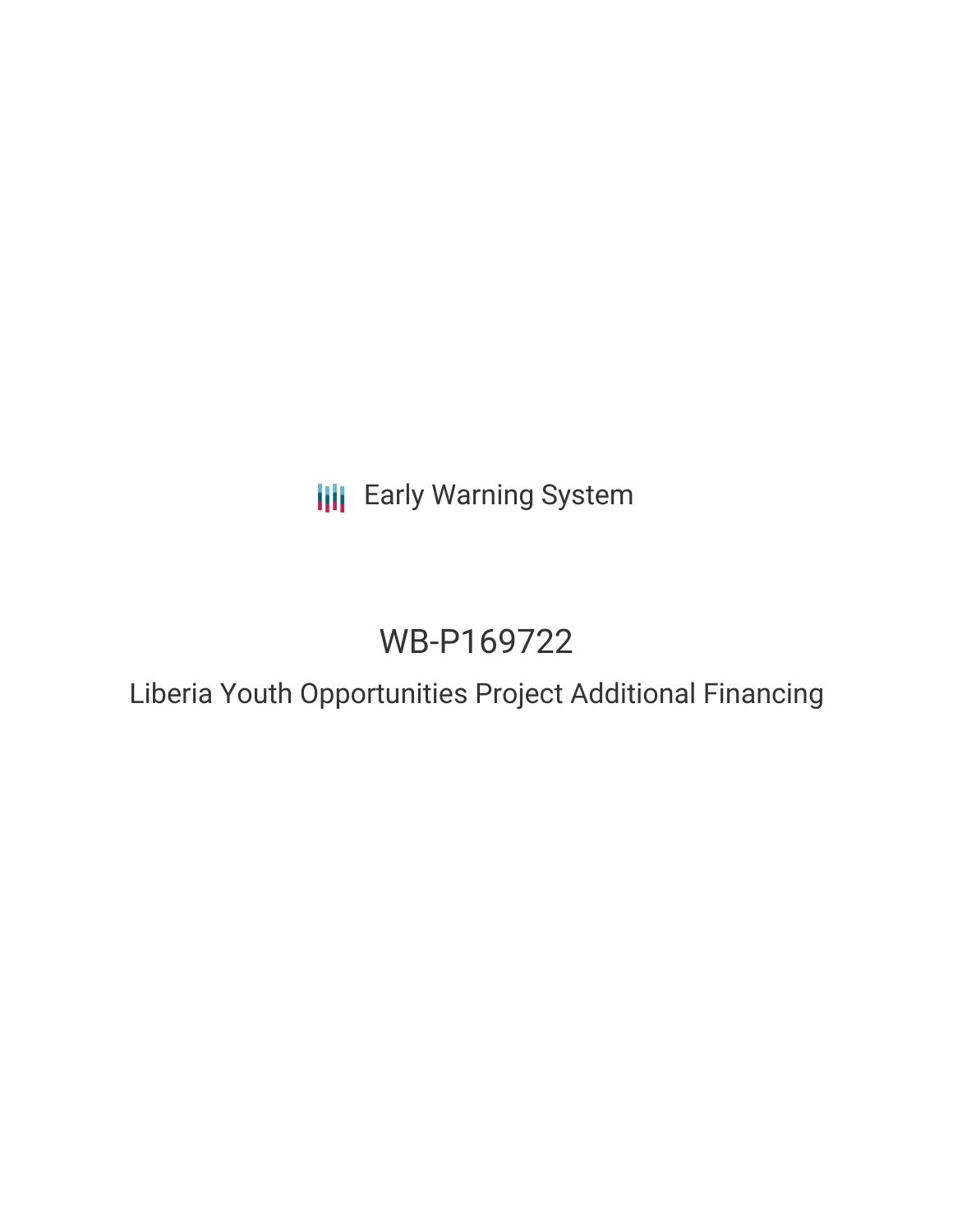

#### **Quick Facts**

| <b>Countries</b>               | Liberia                     |
|--------------------------------|-----------------------------|
| <b>Financial Institutions</b>  | World Bank (WB)             |
| <b>Status</b>                  | Proposed                    |
| <b>Bank Risk Rating</b>        | U                           |
| <b>Voting Date</b>             | 2018-12-21                  |
| <b>Borrower</b>                | Republic of Liberia         |
| <b>Sectors</b>                 | Finance, Industry and Trade |
| <b>Investment Type(s)</b>      | Loan                        |
| <b>Investment Amount (USD)</b> | $$3.50$ million             |
| <b>Project Cost (USD)</b>      | $$3.50$ million             |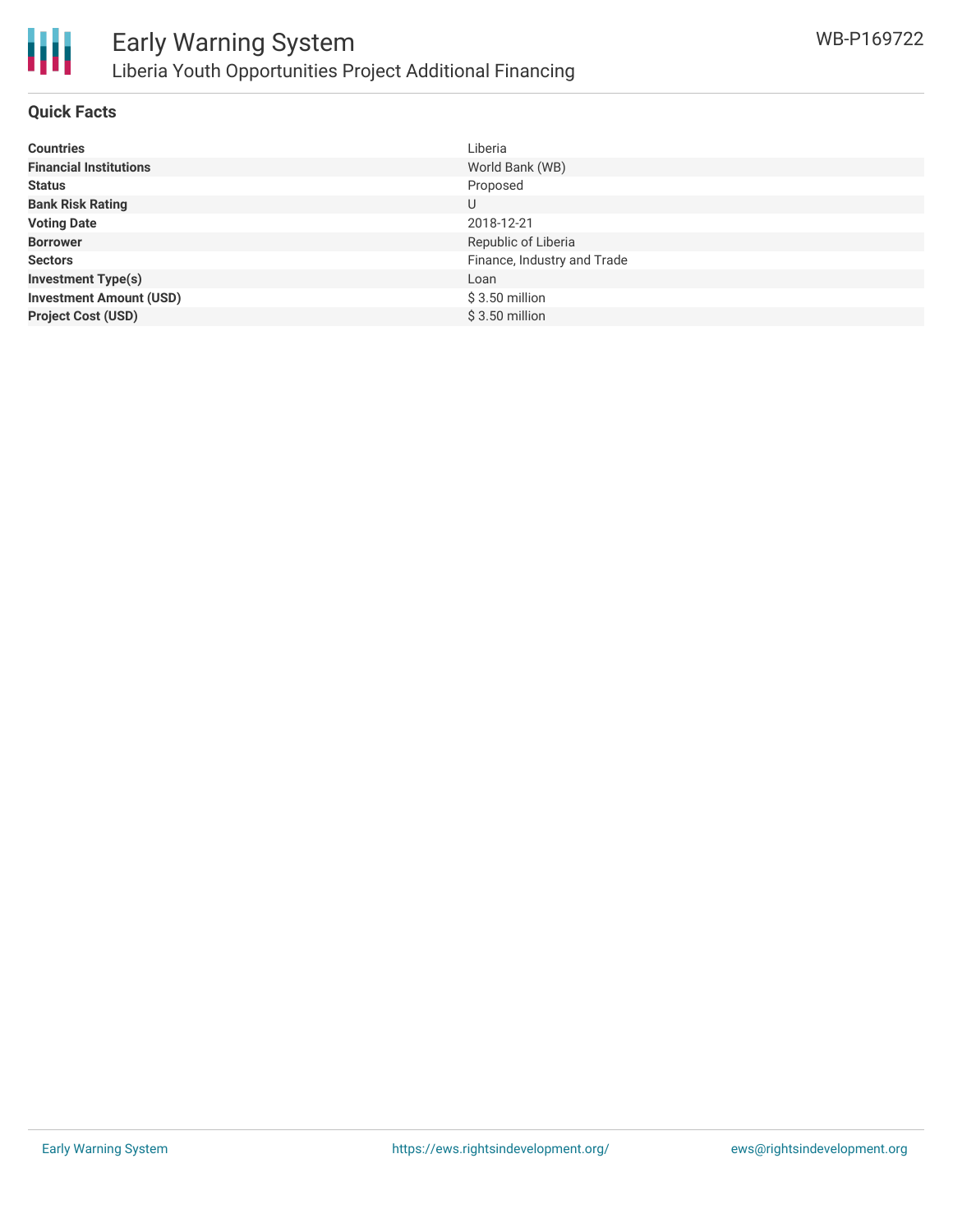

## **Project Description**

The Project Development Objectives are to improve access to income generation opportunities for targeted youth and strengthen the government's capacity to implement its cash transfer program.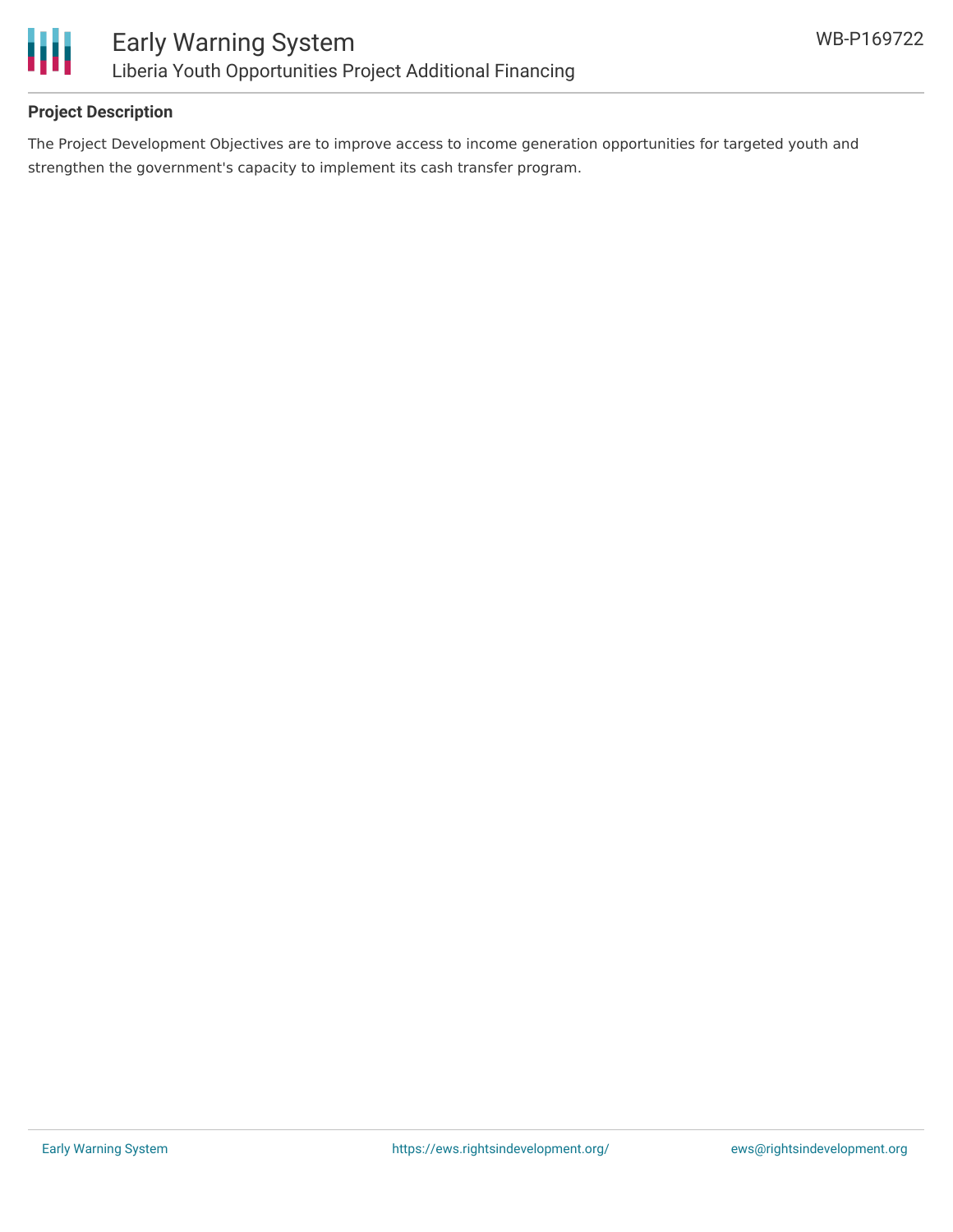

# **Investment Description**

World Bank (WB)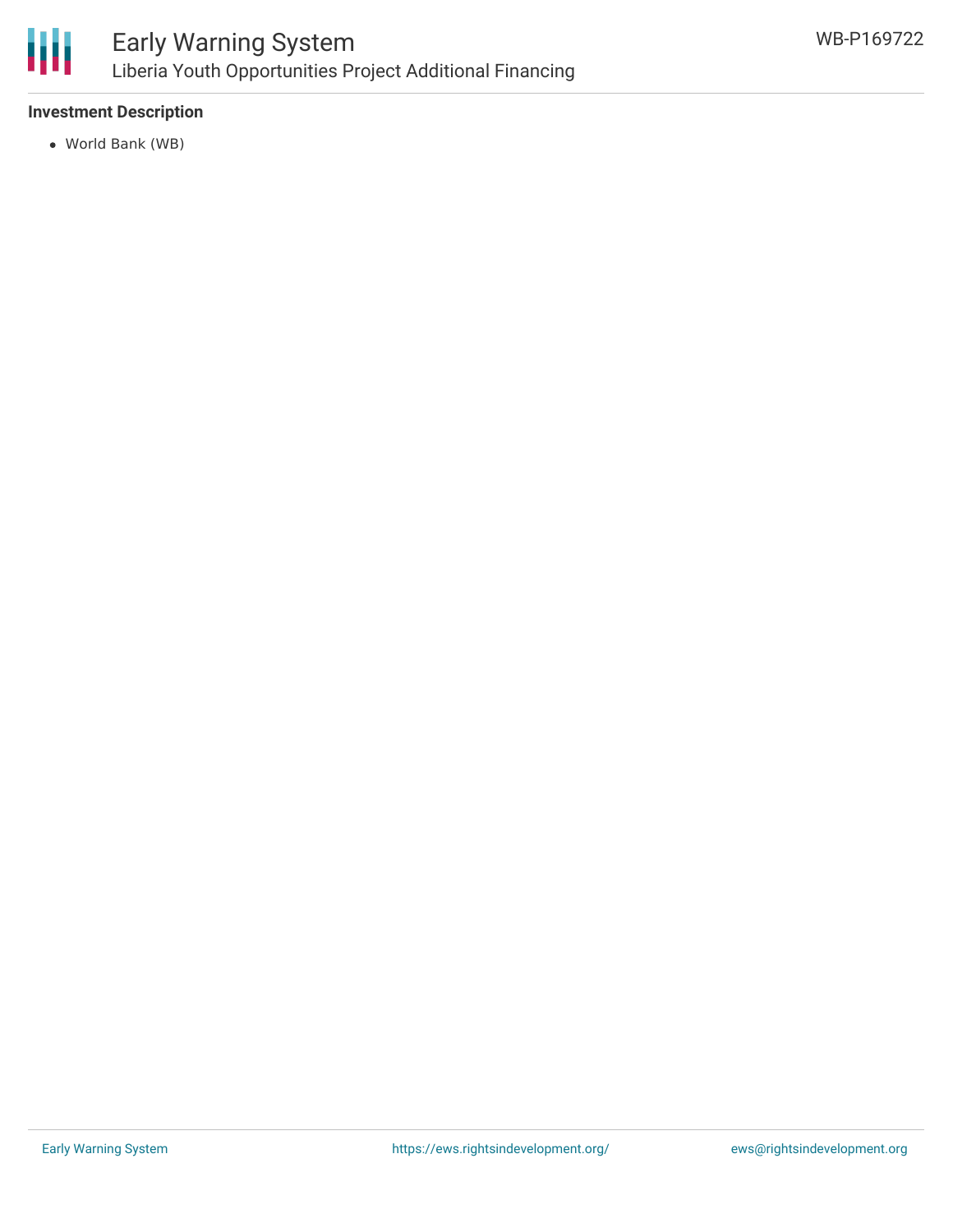### **Contact Information**

Republic of Liberia Samuel D. Tweah Jr.

Minister of Finance and Development Plan dtweah@mfdp.gov.lr

## ACCOUNTABILITY MECHANISM OF WORLD BANK

The World Bank Inspection Panel is the independent complaint mechanism and fact-finding body for people who believe they are likely to be, or have been, adversely affected by a World Bank-financed project. If you submit a complaint to the Inspection Panel, they may investigate to assess whether the World Bank is following its own policies and procedures for preventing harm to people or the environment. You can contact the Inspection Panel or submit a complaint by emailing ipanel@worldbank.org. You can learn more about the Inspection Panel and how to file a complaint at:

http://ewebapps.worldbank.org/apps/ip/Pages/Home.aspx.